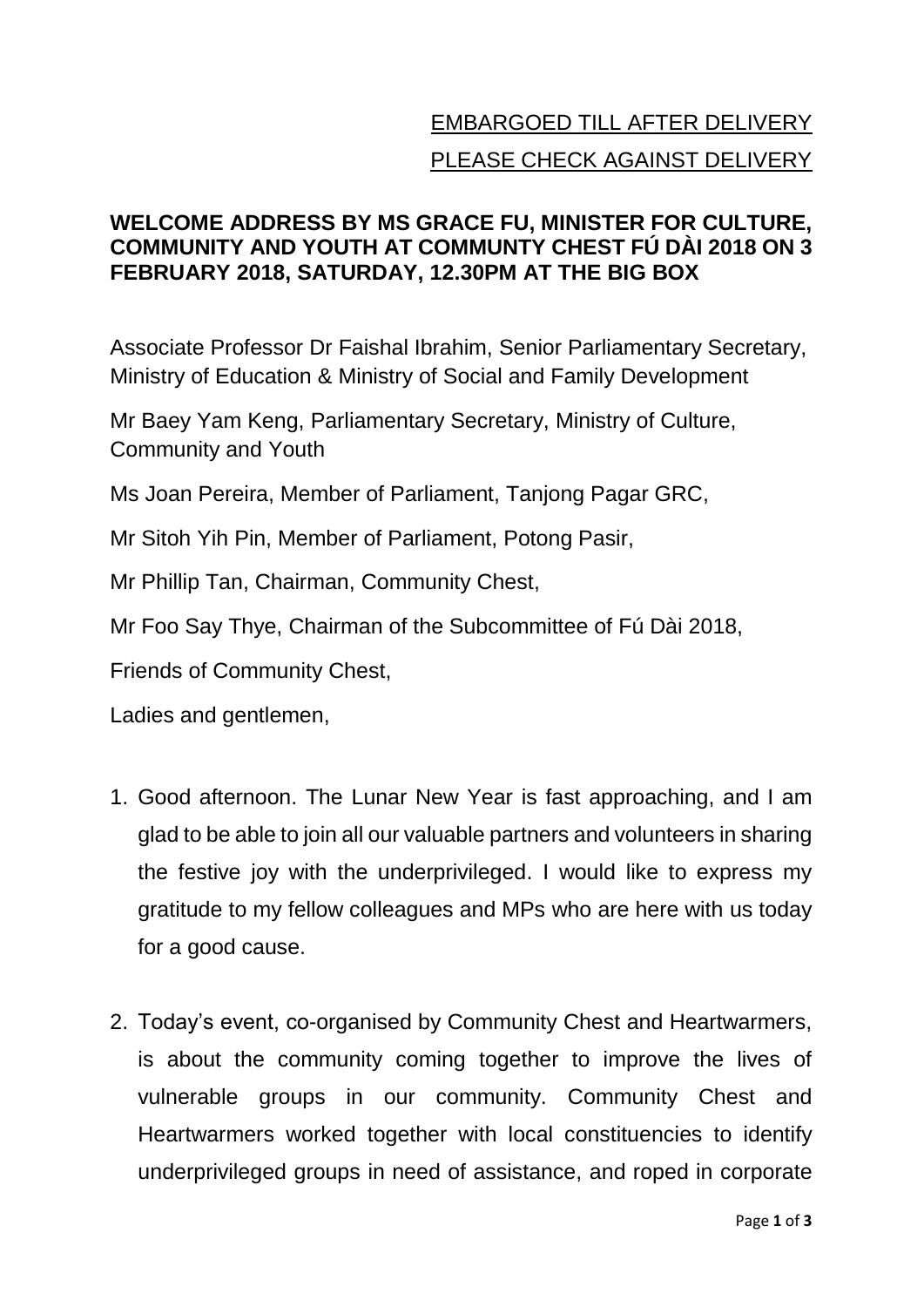partners such as A Group of Philanthropist to contribute their time and resources. Some donated items for the Fú Dài, some contributed their time to pack and deliver the Fú Dài, and some provided logistics support, such as first time partner SMRT Corporation Ltd.

- 3. SMRT has kindly provided eight shuttle buses driven by their volunteer bus captains to help deliver over 400 bags to various locations in Singapore. They have also donated 2,500 ez-link cards in the Fú Dài to be distributed to vulnerable seniors, many of whom stay alone. The latest Quality of Life (QOL) study, conducted by the National Council of Social Service (NCSS) in 2016, found that social participation has a significant impact in improving the quality of life for seniors, and this kind gesture by SMRT is a start to encourage the seniors to venture out and participate in more activities. A big thank you to all partners for making a difference this Lunar New Year!
- 4. Community Chest Fú Dài is into its fifth year and I am glad to note that it has grown in terms of volunteer participation and the number of beneficiaries. There are more than 2,000 volunteers in all, who have helped to pack and distribute over 6,000 Fú Dài this year.
- 5. Amongst the volunteers, we have Mr Andy Lee, who owns the parenting blog Sengkang Babies. He has brought along his family, including three children, aged nine to thirteen, to help in the packing of Fú Dài for the third year in a row. We have 20 cabin crew from Singapore Airlines who have taken time off flying to be with us here today. As well as bus captains and employees from SMRT who have kindly offered to help us to drive and deliver the Fú Dài. Not forgetting